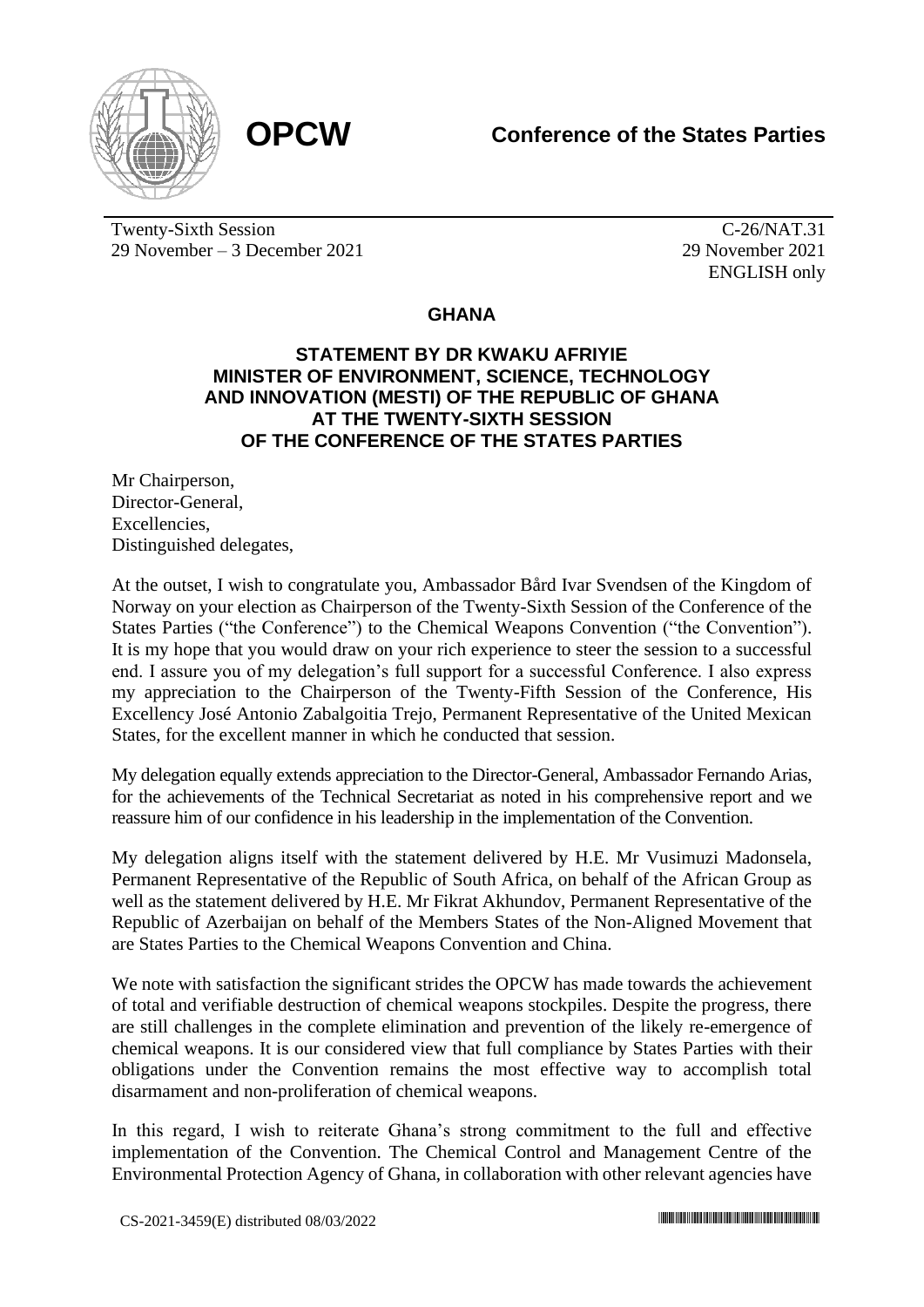C-26/NAT.31 page 2

continued to spearhead the national implementation efforts, including the maintenance of chemical safety and security, strengthening controls against the possibility of cross-border transfers into Ghana of toxic chemicals prohibited under the Convention, as well as the promotion of the peaceful use of chemistry for economic and technological advancement of Ghana and other States Parties.

Chemical weapons are a grave threat to international security and peace. Ghana therefore condemns and opposes the use of chemical weapons anywhere, at any time, by anybody, and under any circumstances. We hold the view that States Parties must work collectively to ensure that perpetrators are held accountable for breaches of the Convention.

We also support the call on the few remaining States not Party to accede to the Convention and come under its scrutiny, verification, and compliance, to accelerate the pace towards the realisation of a world free of chemical weapons.

It has always been the position of Ghana that consensus decisions should at all times be adopted on matters considered fundamental and essential for the efficient functioning of the Organisation and the preservation of the integrity of the Convention. Ghana would have wished that the Executive Council did not have to split over the adoption of the Draft Programme and Budget of the OPCW for 2022–2023, which has been presented before this Conference. My delegation believes that States Parties have a responsibility to adopt the Programme and Budget to enable the OPCW to carry out its crucial functions as effectively as possible. Accordingly, Ghana supports the adoption of the Programme and Budget of the OPCW at this Conference.

While we support the biennial Programme and Budget, my delegation notes with concern that considerable amounts have been transferred out of the International Cooperation and Assistance (ICA) Programme since 2015 for other activities. To ensure the full and effective implementation of the ICA activities, which constitute a core operational programme of the OPCW, we join calls on the Technical Secretariat and States Parties to work collectively to avoid or reduce the need for transfers between major programmes, and to retain unspent funds for future ICA activities in a special fund within the regular budget.

Similarly, my delegation notes that the draft decision on the aerosolised use of central nervous system-acting chemicals (CNS-acting chemicals), which is before this Conference, has been debated on for too long without States Parties reaching a consensus on the matter. With the draft decision, States Parties are called upon to recognise that, the aerosolised use of CNS-acting chemicals is inconsistent with law enforcement as a "purpose not prohibited" under the Convention. Given that the draft decision is concerned with the lethal effects of the use of CNS-acting chemicals as aerosols in law enforcement, but not the use of CNS-acting chemicals for peaceful purposes as in medicine, pharmaceuticals, industry, and agriculture, Ghana is of the view that, the draft decision is consistent with the crucial need by States Parties to prevent the re-emergence or future use of chemical weapons. Ghana, therefore, supports the draft decision, which could prevent the development of offensive weapons under the guise of aerosolised use of CNS-acting chemicals in the context of law enforcement.

The agenda on the appointment of a new Director-General of the Technical Secretariat of the OPCW is also before this Conference. I wish to state that the recommendation for the re-election of the incumbent Director-General, Mr Fernando Arias at the Ninety-Eight Session of the Executive Council, was an eloquent testament of the confidence reposed in his dedicated